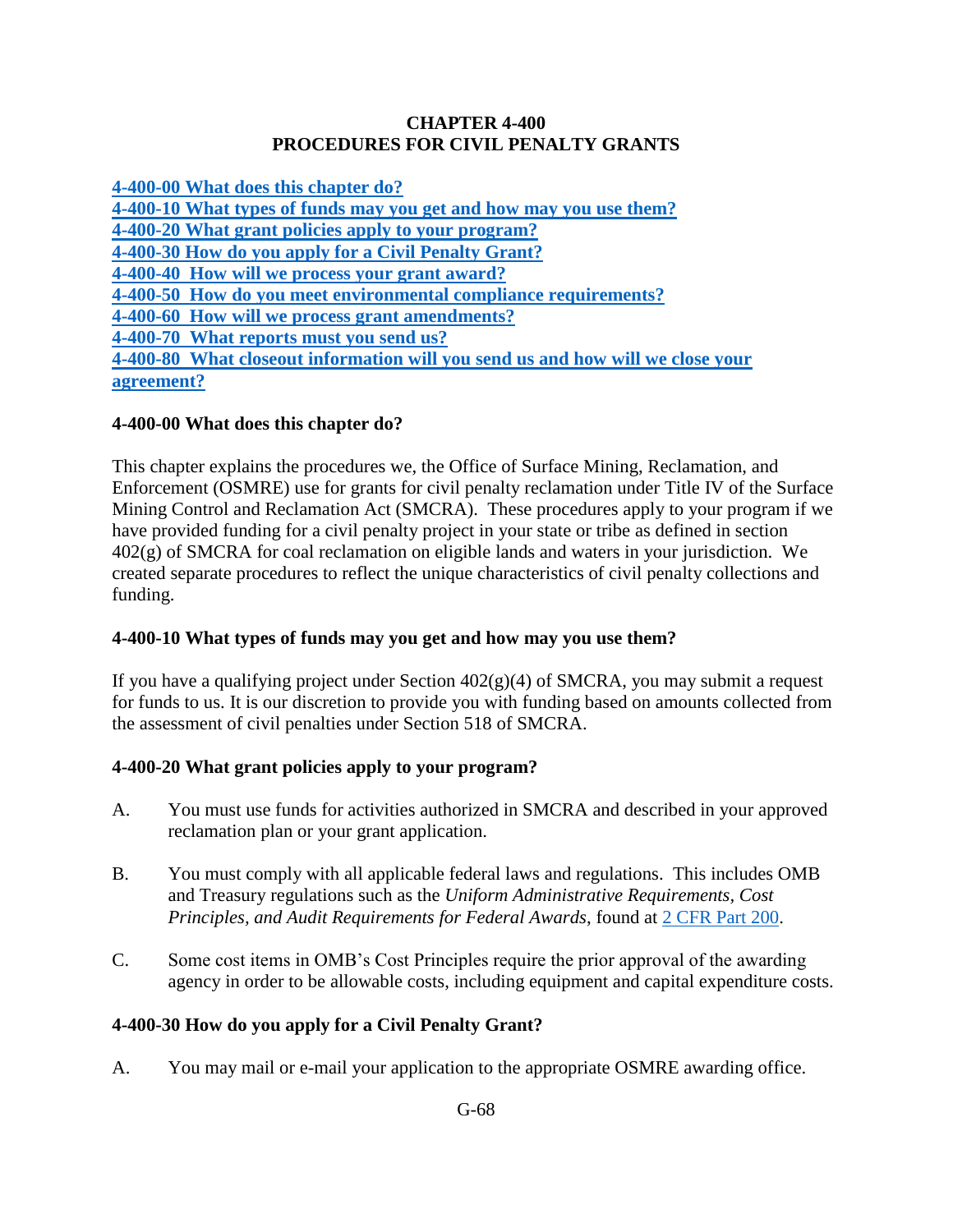- B. You may apply at any time for a grant of any or all of the program funds that are available to you.
- C. Your application must include the following items.
	- 1. [SF-424](http://apply07.grants.gov/apply/forms/sample/SF424_2_1-V2.1.pdf) cover page signed by an authorized official.
	- 2. A budget narrative explaining and justifying the requested budget.
	- 3. A program narrative statement must explain the proposed project. You may use the Optional [OSMRE 51](http://www.osmre.gov/resources/forms/OSM51.pdf) form or plain paper.
		- a. Explain the need for the project.
		- b. Provide a summary of the project. Who will be responsible for the contract and oversight?
		- c. What are the purpose, goals and objectives of the project?
		- d. Do you have the legal right of entry to the property for construction and continuing monitoring and maintenance? Provide a copy of the authorizing document.
	- 4. [SF-424D,](http://apply07.grants.gov/apply/forms/sample/SF424D-V1.1.pdf) Assurances for Construction Programs.
	- 5. If applicable, Disclosure of Lobbying Activities form [SF LLL.](http://www.gsa.gov/portal/getFormFormatPortalData?mediaId=30797)
- D. The application must provide the information that we need to award the grant. If the application is not complete, we will inform you as soon as practicable of the additional information needed to process the award and work with you to obtain the required documents.

### <span id="page-1-0"></span>**4-400-40 How will we process your grant award?**

- A. We will award your grant as soon as funding becomes available. We will complete the following actions:
	- 1. Determine that the application is complete.
	- 2. Confirm that the amount of funds requested is available.
	- 3. Check the System for Award Management to confirm that your organization or its officials are not debarred, suspended, or excluded for purposes of receiving funding.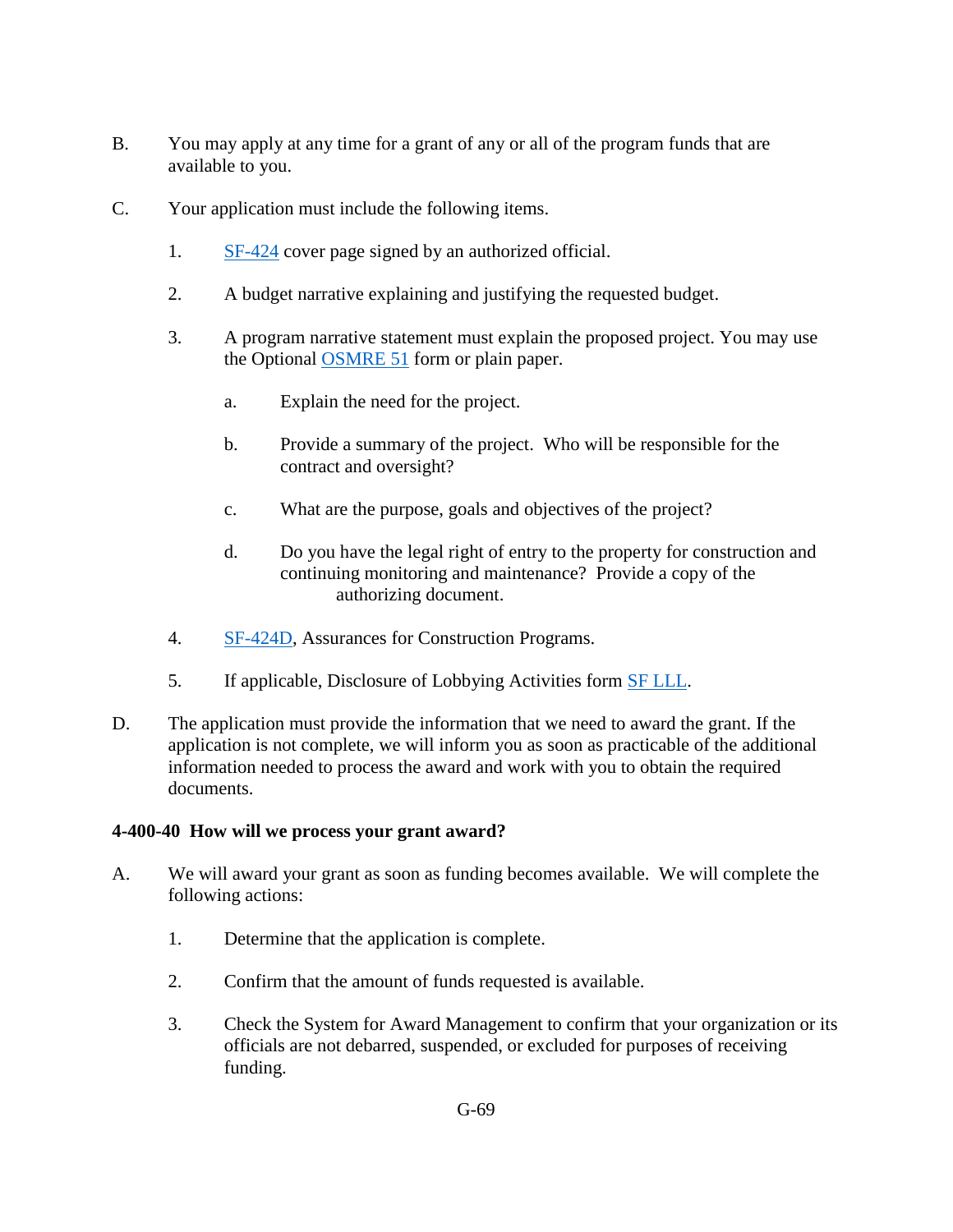- 4. Confirm that you are in compliance with OMB's single audit requirements.
- 5. Assess your risk to receive grant funds.
- 6. Before the planned award, we will send information about the award to our Office of Communications for Congressional and public news release. Our awarding office must follow the notification procedure established by the Office of Communications.
- 7. Approve the award through our electronic grants system.
- 8. Send the approved award to you.
- 9. Document the award in an official grant file. The file must include your application and all other materials you sent us, all our findings and determinations, and all other information needed to understand the application and award process.
- B. The award will cover the performance period you requested in your application*.*
- C. The award we approve obligates the federal funds. You accept the award and its conditions when you start work under the agreement or when you first draw down the funds.

### <span id="page-2-0"></span>**4-400-50 How do you meet environmental compliance requirements?**

- A. When you conduct a coal reclamation project using civil penalty funds, you must comply with the requirements in OSMRE REG-1, *Handbook on Procedures for Implementing the National Environmental Policy Act [\(NEPA Handbook\)](https://www.osmre.gov/lrg/nepa.shtm) (Revised 2019)*. Once the NEPA process is completed, you must request an Authorization to Proceed (ATP) from us. You must not expend any funds on a coal reclamation project until we have ensured that all necessary actions have been taken to comply with the National Environmental Policy Act of 1969 (NEPA) (42 U.S.C. 4321 *et seq.*) and any other applicable laws, clearances, permits or requirements, and we issue the ATP.
	- 1. Although NEPA documentation is part of the criteria required for an ATP request, the NEPA process and the ATP process are two separate processes. An ATP request cannot be completed until OSMRE has issued a Record of Decision (ROD), Finding of No Significant Impact (FONSI), or Categorical Exclusion (CE) with the NEPA documentation. The ATP approval letter will reference the date that OSMRE signed the ROD, FONSI, or CE (see [Chapter 4-170](https://www.osmre.gov/lrg/fam/4-170.pdf) for information on the ATP process).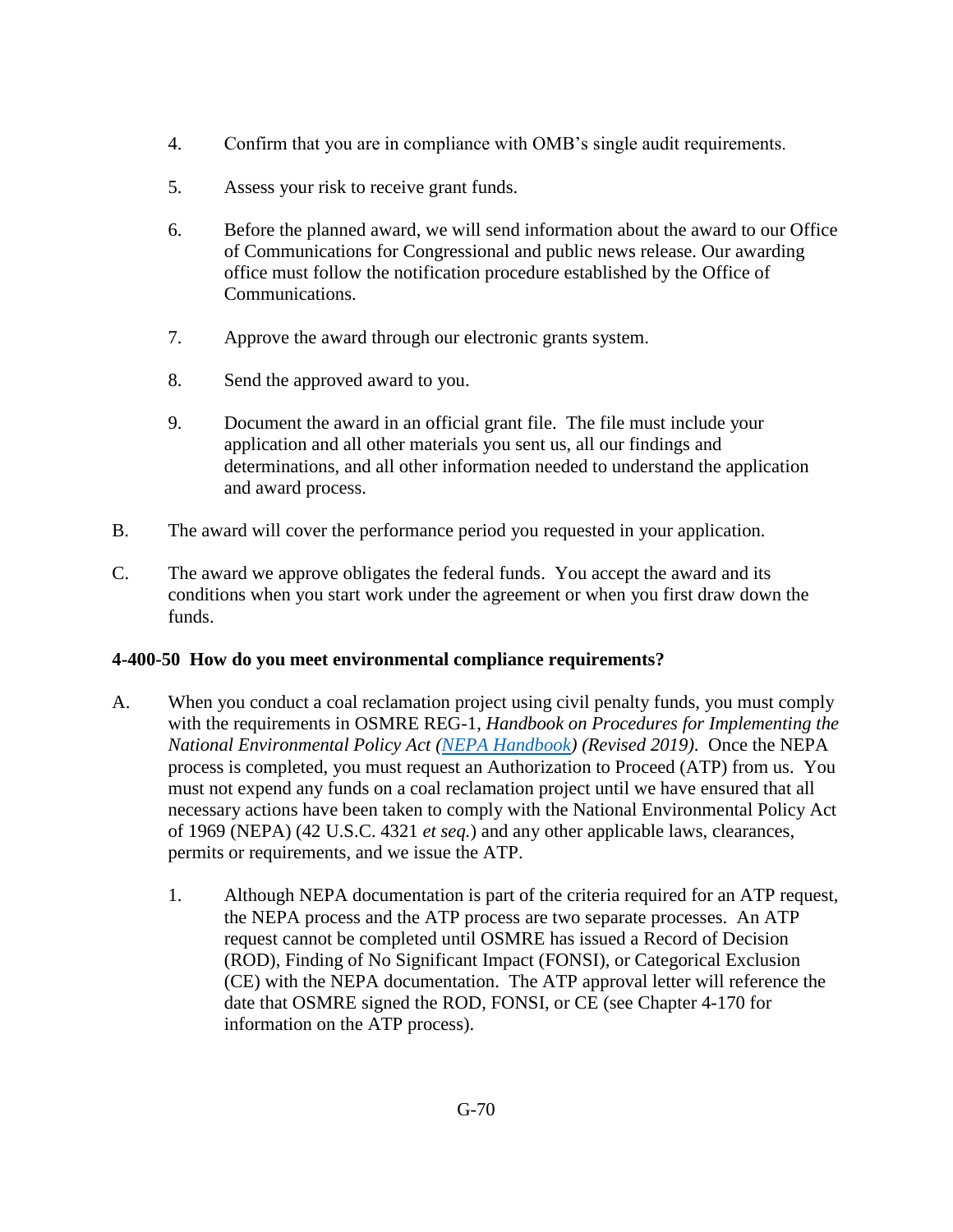- B. You are responsible to ensure that all applicable laws, clearances, permits, or requirements are met before you expend Civil Penalty funds.
- C. Projects or activities other than coal reclamation under [30 CFR Part 874](http://www.ecfr.gov/cgi-bin/text-idx?SID=3bd3b173eeb54685d68c235a8396c7b0&node=pt30.3.874&rgn=div5) may not require an ATP from us. The NEPA requirements in the [NEPA Handbook](https://www.osmre.gov/lrg/nepa.shtm) may apply to those projects or activities. Therefore, please consult with OSMRE's NEPA staff to determine specific requirements.

#### <span id="page-3-0"></span>**4-400-60 How will we process grant amendments?**

- A. When you wish to make changes in an assistance agreement, you must follow the requirements in [2 CFR Part 200 Subpart D.](http://www.ecfr.gov/cgi-bin/text-idx?SID=3bd3b173eeb54685d68c235a8396c7b0&node=pt2.1.200&rgn=div5)
- B. We will not approve a request for a change to a grant, including a time extension or funding increase which we receive after the scheduled end of the performance period unless there are unforeseen circumstances not under your direct control. You must justify these extenuating circumstances to the satisfaction of the authorized official in the awarding OSMRE office.
- C. We must approve the following changes to a grant agreement with a formal amendment.
	- 1. Add more funds to the agreement.
	- 2. Deobligate funds.
	- 3. Make the grant performance period longer or shorter.
- D. Either you or we may initiate a grant amendment. However, we must both agree on the amendment terms. You must submit an amendment application via email or mail a paper application. The amendment application must include the following:
	- 1. Signed or approved Form [SF 424,](http://apply07.grants.gov/apply/forms/sample/SF424_2_1-V2.1.pdf) identifying the type of change you are requesting in item 8.
	- 2. A narrative explanation and justification for the requested change. You may use the optional [OSMRE 51](http://www.osmre.gov/resources/forms/OSM51.pdf) form, or your transmittal letter or any other format.
	- 3. If your request will change the budget or the subaccounts, provide revised budget information. You may use the optional OSMRE 49 form or any alternative format showing the proposed subaccounts and amounts.
- E. We will approve or disapprove your amendment application within 30 days of receiving it. We will process amendments in accordance with the provisions for awarding new agreements in section 4-400-40 above, except that notification of the Office of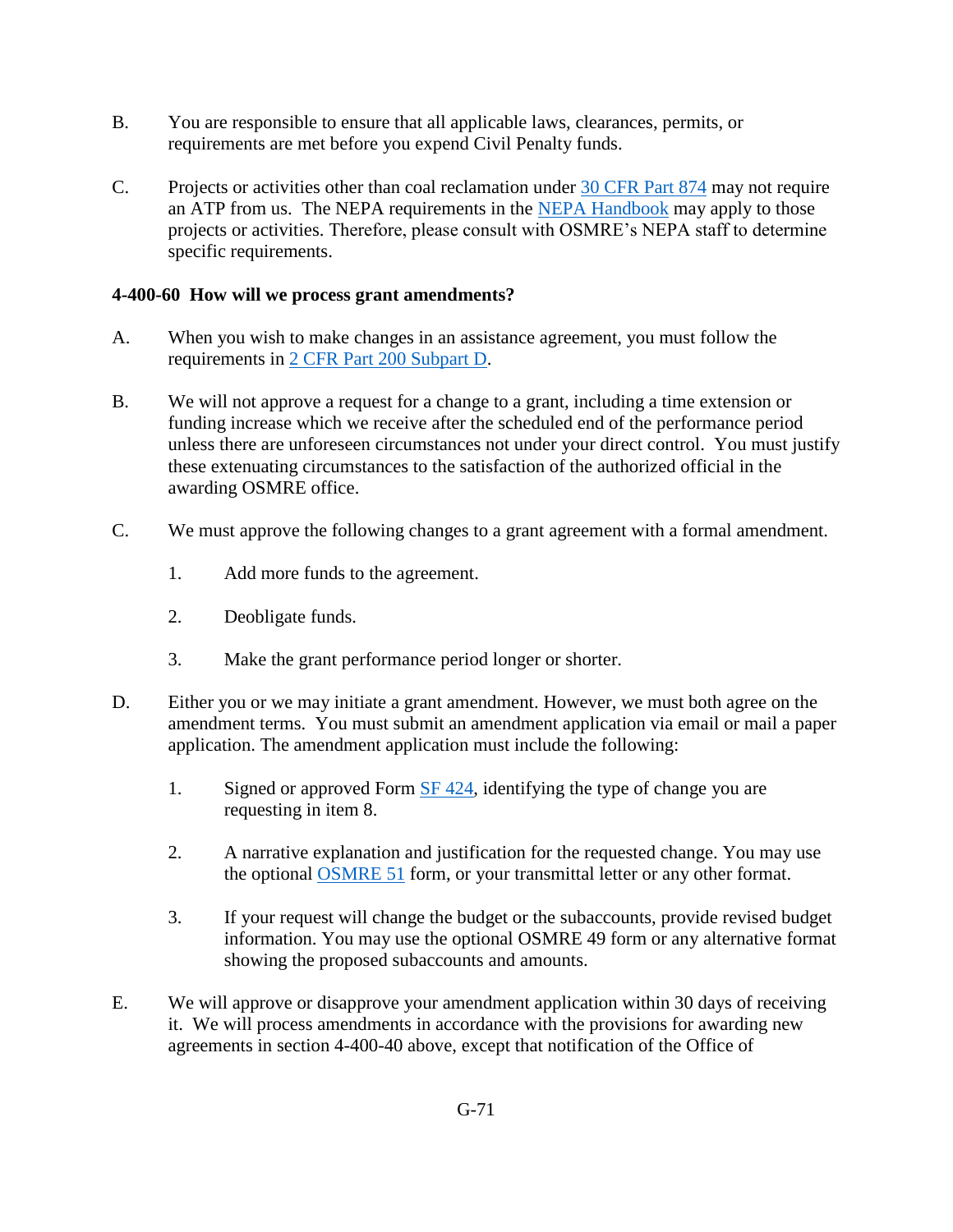Communications is required only if the amendment provides additional funding of more than \$100,000. We will send you notification that the amendment has been approved.

#### <span id="page-4-0"></span>**4-400-70 What reports must you send us?**

- A. You must provide periodic performance and financial reports to OSMRE. The awarding office will define reporting frequency, but it will be no more frequent than quarterly. Reports are due 30 days after the end of each defined reporting period starting at the end of the on the first calendar quarter after the effective date of the grant.
	- 1. You must submit your financial report on an [SF 425](http://www.whitehouse.gov/sites/default/files/omb/grants/approved_forms/SF-425.pdf) reporting form.
	- 2. The narrative performance report may be filed electronically or on paper in any format. The report must describe your accomplishments under the grant during this reporting period.
- B. We will review your programmatic and financial reports. We will verify and determine if you have complied with the reporting requirements and provided all the information we need. The following list is a minimum review:
	- 1. An official authorized to act for your organization must sign or approve the reports. Reports received by e-mail must include the name and title of the authorized official who signed the original forms, and the date signed.
	- 2. We must receive reports by the due dates.
	- 3. All reported activities and claimed costs must be in compliance with the approved State plan and Federal regulations.
	- 4. Programmatic reports must compare the planned and actual accomplishments of AML program activities.
	- 5. Financial reports must be mathematically accurate and is consistent with our drawdown records.
	- 6. All claimed costs must be supported by your accounting records and you must be able to reconcile them.
- C. If any concerns are identified, our awarding office will work with you to correct the report.
- D. We will prepare a monitoring statement to document our review.

#### <span id="page-4-1"></span>**4-400-80 What closeout information will you send us and how will we close your**